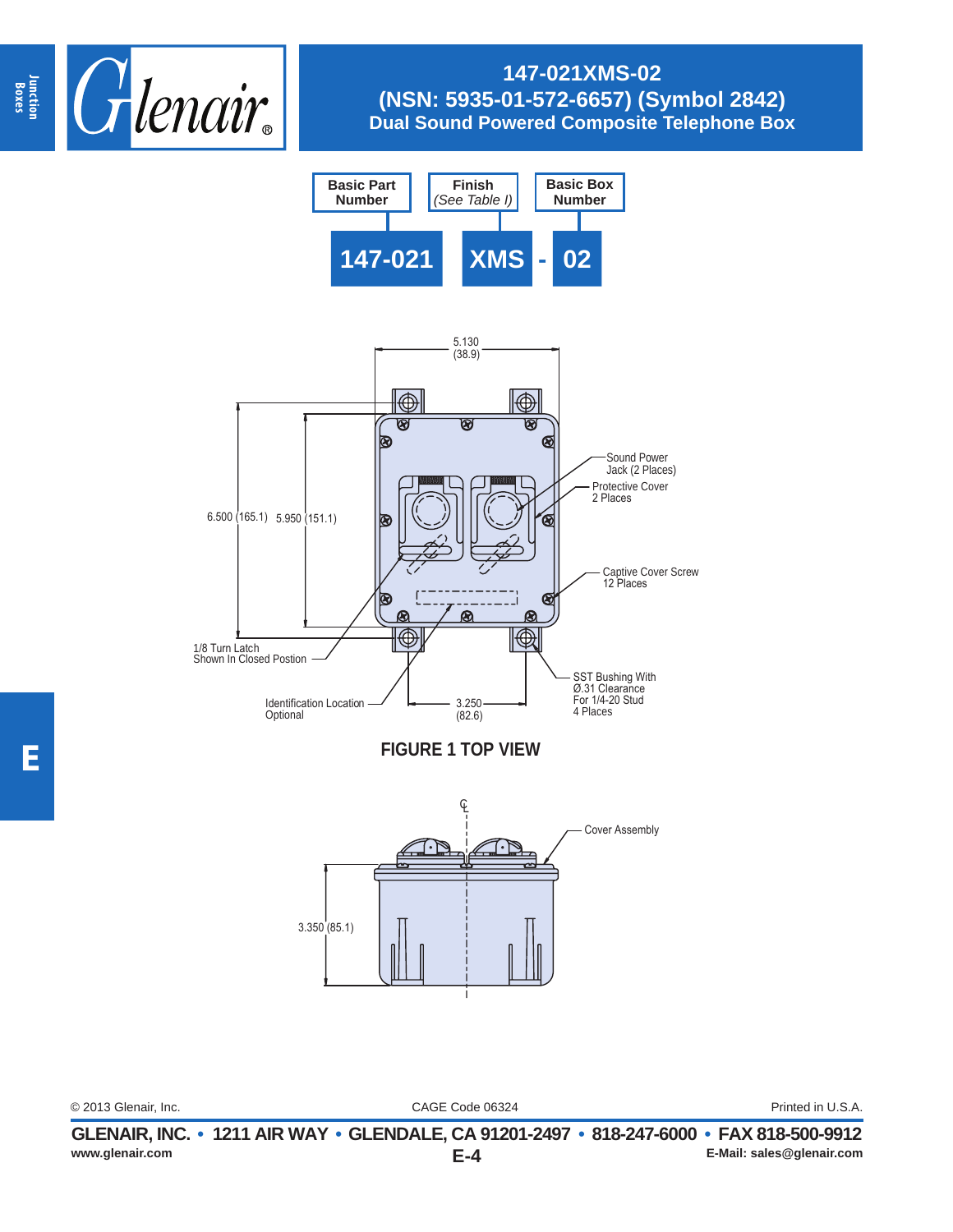## **147-021XMS-02 (NSN: 5935-01-572-6657) (Symbol 2842) Dual Sound Powered Composite Telephone Box**







|                      | ALEMAIN IN A LAMA AIN MIAM ALEMAI E AA AMAM AMT AMA ALT AAAA. EAM AMA EAA AAAA |                   |
|----------------------|--------------------------------------------------------------------------------|-------------------|
| © 2013 Glenair, Inc. | CAGE Code 06324                                                                | Printed in U.S.A. |
|                      |                                                                                |                   |
|                      |                                                                                |                   |

**Junction Boxes**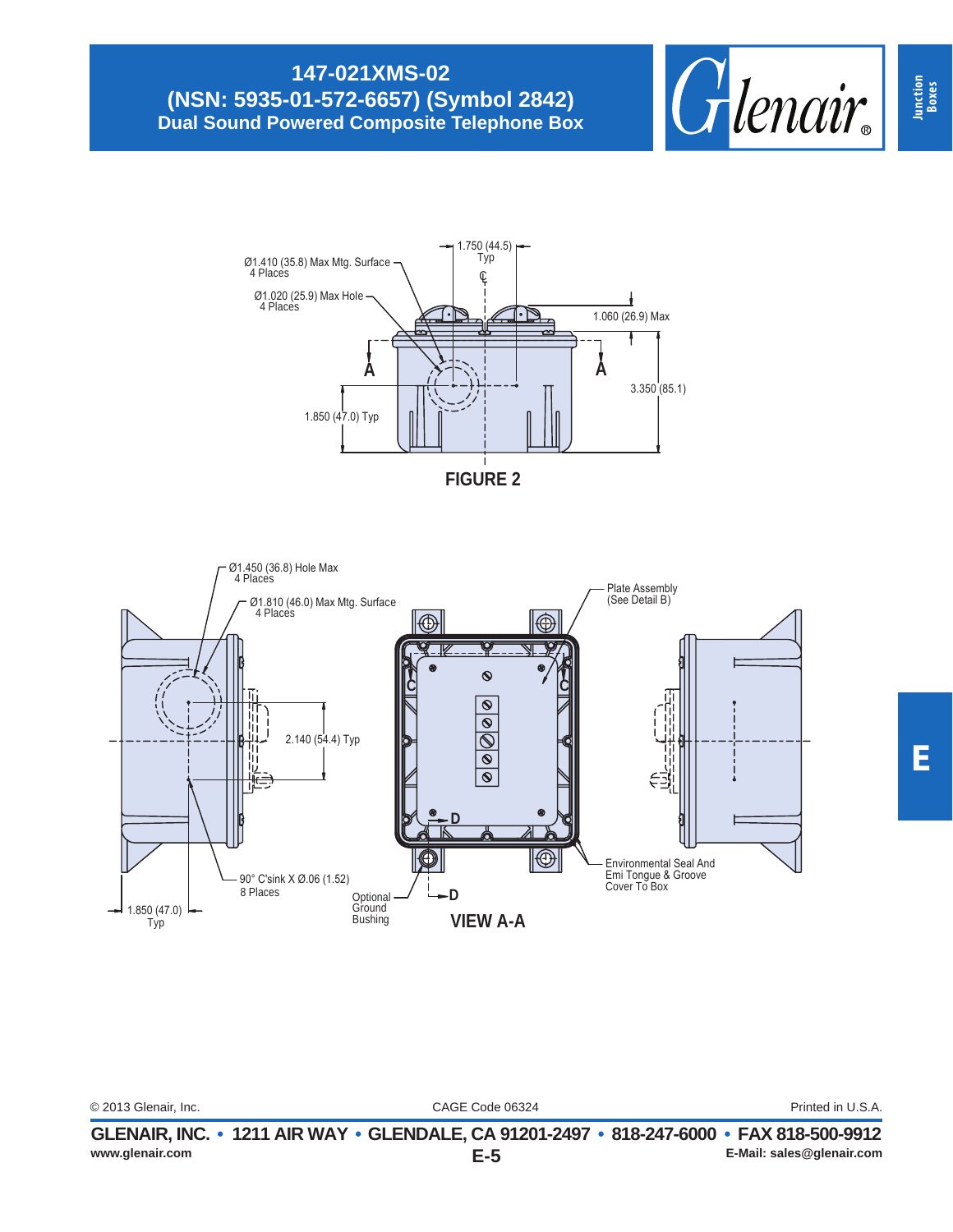

## **147-021XMS-02 (NSN: 5935-01-572-6657) Dual Sound Powered Composite Telephone Box**





| <b>TABLE I: Finish</b> |                                                                                         |  |
|------------------------|-----------------------------------------------------------------------------------------|--|
| <b>Symbol</b>          | <b>Description</b>                                                                      |  |
| <b>XMS</b>             | Internal Surfaces - Electroless Nickel<br>Exterior Surfaces - Unplated Light Grey Color |  |
| XO                     | No Plating                                                                              |  |

CAGE Code 06324 © 2013 Glenair, Inc. Printed in U.S.A.